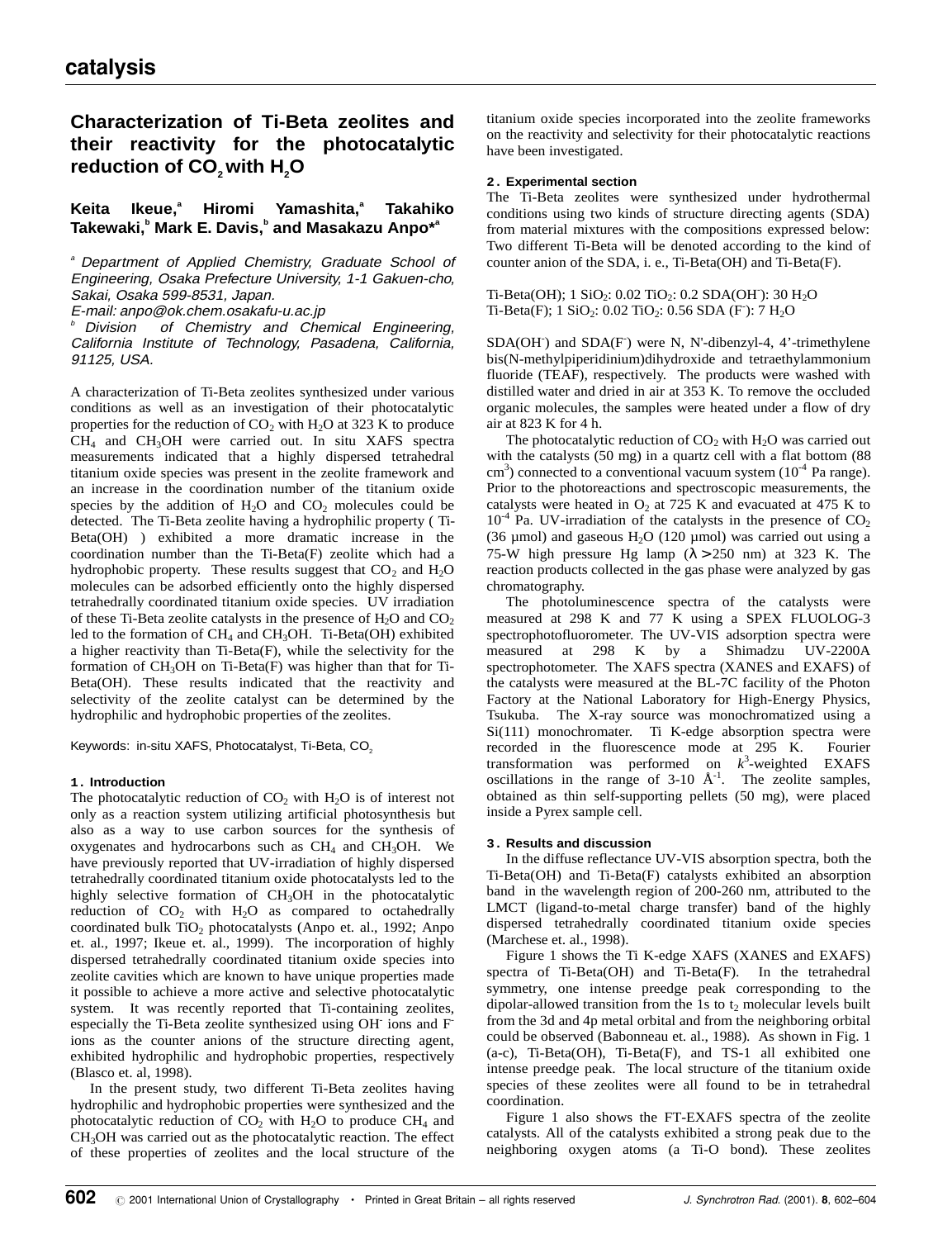exhibited only a Ti-O peak indicating the presence of the isolated titanium oxide species. From the curve-fitting analysis of the EXAFS spectra, it was found that the tetrahedrally coordinated titanium oxide species consists of four Ti-O bonds having a bond distance of 1.84 Å for Ti-Beta(OH) and 1.83 Å for Ti-Beta(F), respectively. These XAFS and UV-VIS absorption investigations clearly indicate that the local structure of the titanium oxide species of Ti-Beta(OH) and Ti-Beta(F) are highly dispersed and exist in a tetrahedral coordination, and that a difference in the coordination geometry of these species for Ti-Beta(OH) and Ti-Beta(F) could scarcely be observed.



The Ti K-edge XANES (a, b) and FT-EXAFS (A, B) spectra of Ti-Beta(OH) (a, A) and Ti-Beta(F) (b, B). Debye-Waller factors were fixed at 0.003  $\AA^2$ . Coordination number within an error  $\pm$  0.4. Ti-O bond distance within an error  $\pm$  0.01 Å. CN: coordination number, R: Ti-O bond distance (Å)

From investigations on the adsorption isotherm of  $H_2O$  at 298 K, it was found that the amount of adsorbed  $H_2O$  molecules on Ti-Beta(OH) was more than those for Ti-Beta(F). These results indicated that Ti-Beta(OH) and Ti-Beta(F) have hydrophilic and hydrophobic properties, respectively. It could, therefore, be expected that the  $H_2O$  molecules are easily accessible to the titanium oxide species on Ti-Beta(OH).

Figure 2 shows the effect of the addition of  $H_2O$  molecules on the preedge peak intensity of the XANES spectra. In both Ti-Beta zeolites, the addition of  $H<sub>2</sub>O$  molecules leads to a decrease in the preedge peak intensity. This decrease was found to be longer for Ti-Beta(OH) than for Ti-Beta(F). Moreover, on Ti-Beta(OH), the position of the preedge peak shifts to a high energy region by the addition of excess amounts of  $H_2O$ molecules (4.6 mmol/g-cat). The shift in the preedge peak position was attributed to a modification in the local geometry of the Ti atoms from the tetrahedral coordination to a 5 or 6-fold coordination. On the other hand, the large decrease in the preedge peak intensity and the shift in the position of the preedge peak could not be observed on Ti-Beta(F). These results indicate that  $H<sub>2</sub>O$  molecules are easily accessible to the tetrahedrally coordinated titanium oxide species of Ti-Beta(OH), in agreement with the results obtained from the adsorption isotherms of the  $H<sub>2</sub>O$  molecules.

UV-irradiation of Ti-Beta zeolite catalysts in the presence of  $CO<sub>2</sub>$  and H<sub>2</sub>O at 323 K led to the formation of CH<sub>4</sub>, CH<sub>3</sub>OH, and

trace amounts of CO,  $C_2H_4$ , and  $O_2$ , their yields increasing with the irradiation time. Figure 3 shows the product distribution in the reactions on the catalysts. The Ti-Beta(OH) catalyst exhibits a higher reactivity as compared to the Ti-Beta(F) catalyst. On the other hand, the selectivity for the formation of CH3OH on Ti-Beta(F) is higher than that for Ti-Beta(OH).



**Figure 2**

Energy (eV)

The effect of the addition of  $H_2O$  molecules upon the preedge peak intensity of the XANES spectra. (a) Ti-Beta(OH), (b) Ti-Beta(F). The amount of added  $H_2O$  molecules; 0, 1.4, 3.0, 4.6 mmol/g-cat (from top to bottom).



## **Figure 3**

The vields of  $CH_4$  and  $CH_3OH$  in the photocatalytic reduction of  $CO<sub>2</sub>$ with  $H_2O$  at 323 K on Ti-Beta(OH), TS-1, Ti-Beta(F), and TiO<sub>2</sub> (P-25) as the reference catalyst.